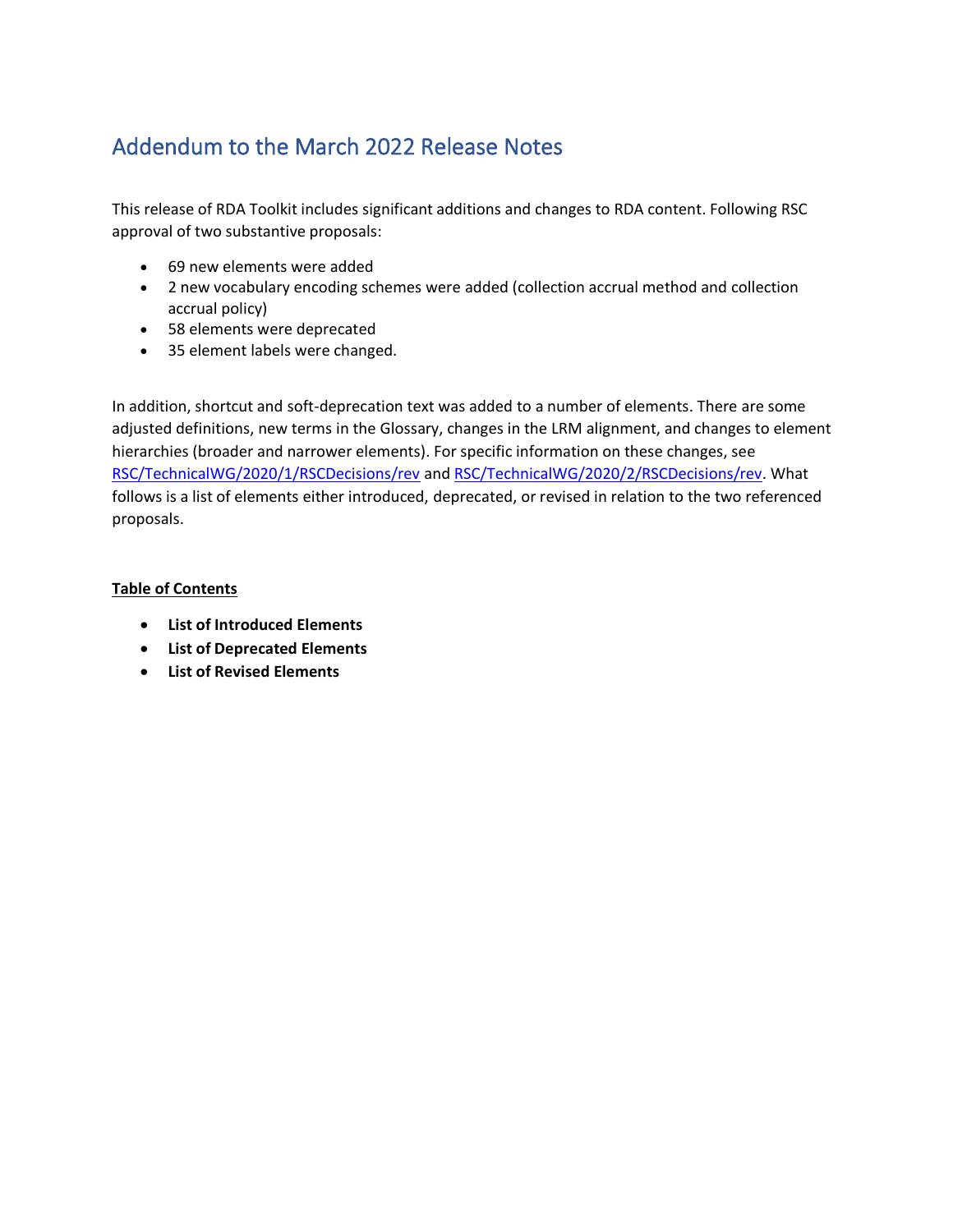### <span id="page-1-0"></span>List of Introduced Elements

Agent: agent described with metadata by Agent: collection registrar agent of (range = work) Agent: collector agent of (range = work) Collective Agent: collection registrar collective agent of (range = work) Collective Agent: collective agent described with metadata by Collective Agent: collector collective agent of (range = work) Corporate Body: collection registrar corporate body of (range = work) Corporate Body: collector corporate body of (range = work) Corporate Body: corporate body described with metadata by Expression: derivative expression Expression: concordance work Expression: expression described with metadata by Expression: source expression Family: collection registrar family of (range = work) Family: collector family of (range = work) Family: family described with metadata by Item: holding of Item: item described with metadata by Item: location of item Item: on manifestation with Manifestation: catalogue Manifestation: finding aid Manifestation: hierarchic finding aid Manifestation: holding Manifestation: index Manifestation: location of collection Manifestation: manifestation described with metadata by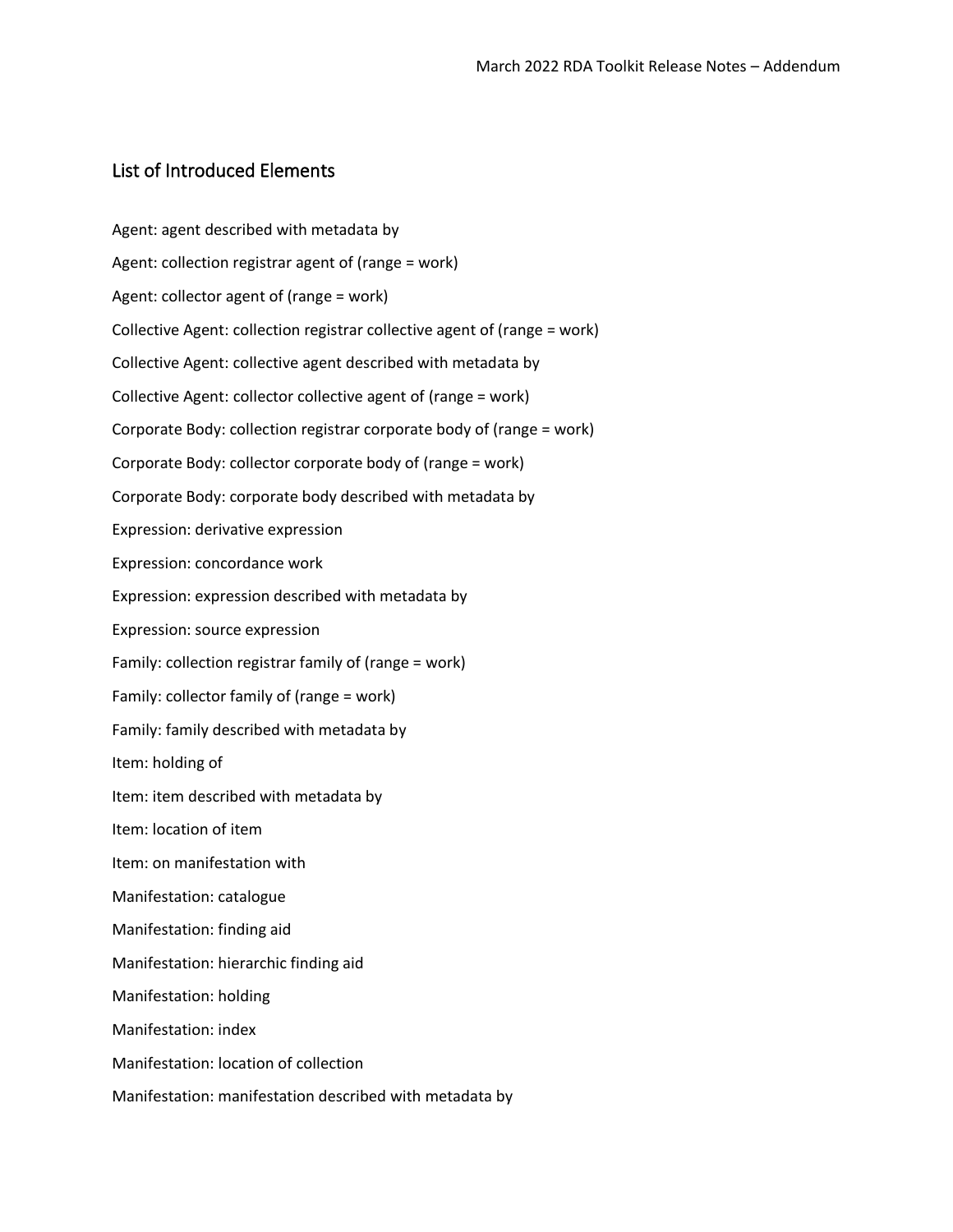Manifestation: subcollection Manifestation: subcollection of Nomen: nomen described with metadata by Person: collection registrar person of (range = work) Person: collector person of (range = work) Person: person described with metadata by Place: location of collection of Place: location of item of Place: place described with metadata by RDA Entity: RDA entity described with metadata by Timespan: timespan described with metadata by Work: catalogue of Work: collection accrual method Work: collection accrual policy Work: collection registrar agent Work: collection registrar collective agent Work: collection registrar corporate body Work: collection registrar family Work: collection registrar person Work: collector agent Work: collector collective agent Work: collector corporate body Work: collector family Work: collector person Work: concordance work for Work: finding aid of Work: hierarchic finding aid of Work: index for Work: metadata description of agent Work: metadata description of collective agent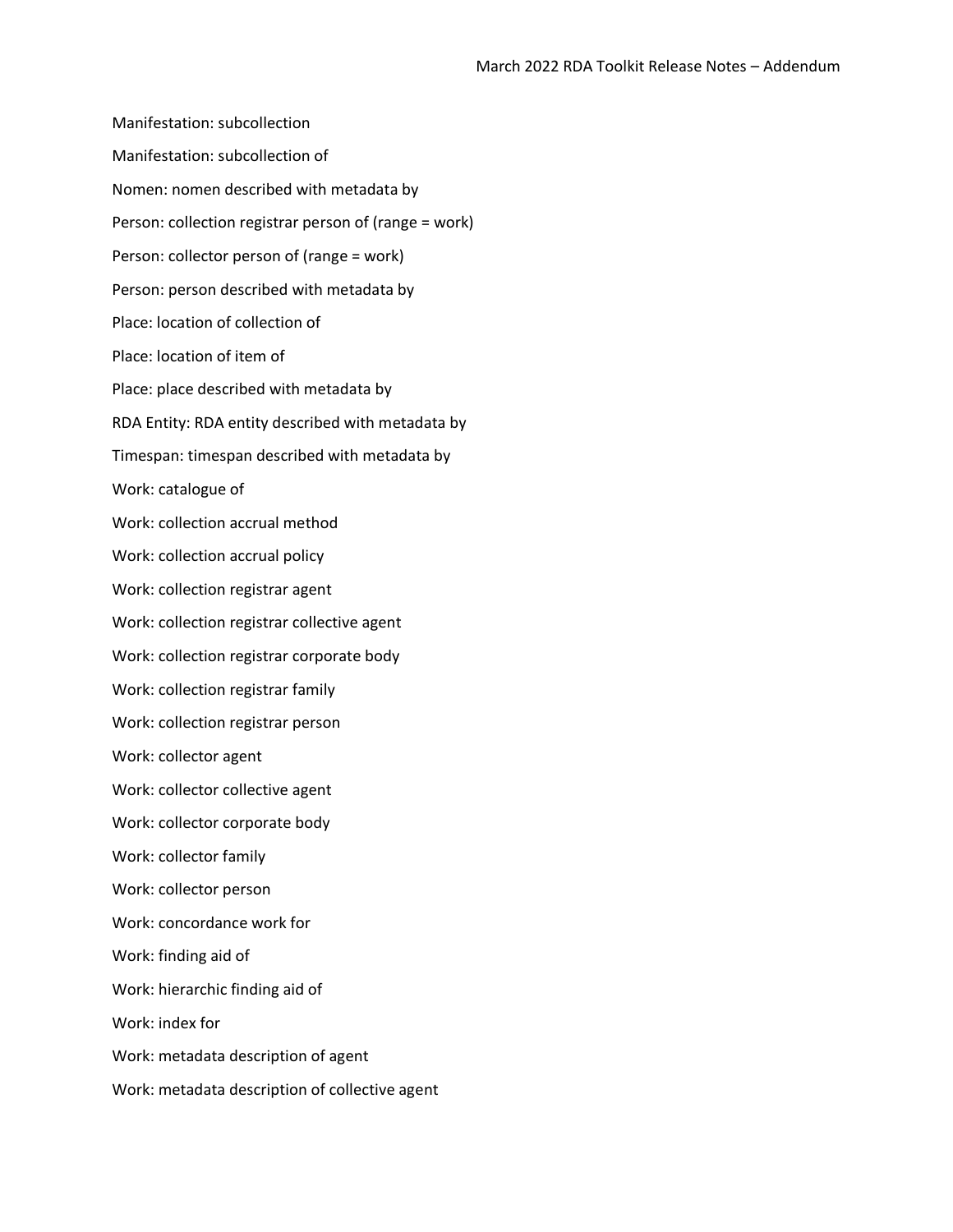Work: metadata description of corporate body Work: metadata description of expression Work: metadata description of family Work: metadata description of item Work: metadata description of manifestation Work: metadata description of nomen Work: metadata description of person Work: metadata description of place Work: metadata description of RDA entity Work: metadata description of timespan Work: metadata description of work Work: work described with metadata by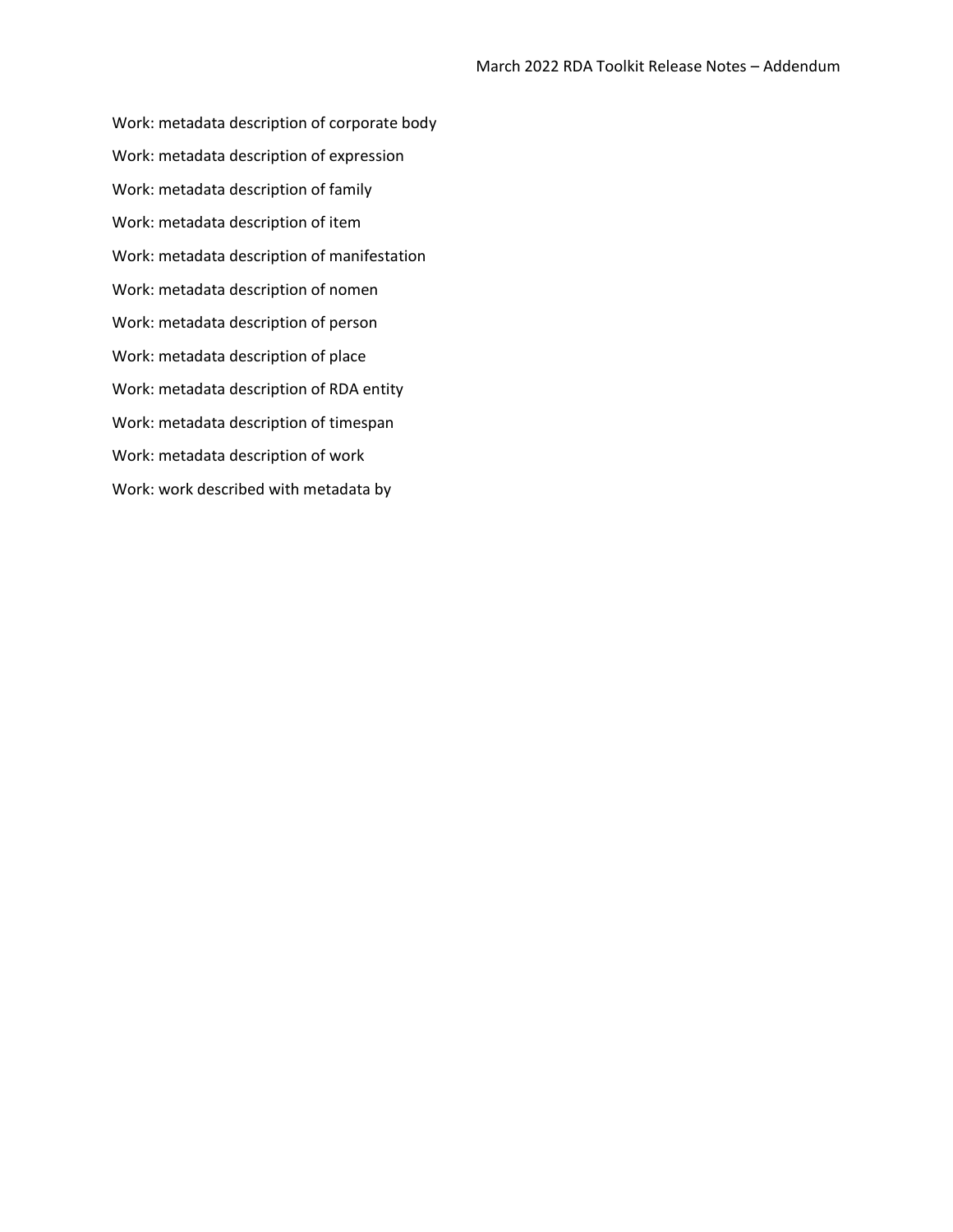### <span id="page-4-0"></span>List of Deprecated Elements

Agent: collection registrar agent of (range = item) Agent: collector agent of (range = item) Agent: curator agent of Collective Agent: collection registrar collective agent of (range = item) Collective Agent: collector collective agent of (range = item) Collective Agent: curator collective agent of Corporate Body: collection registrar corporate body of (range = item) Corporate Body: collector corporate body of (range = item) Corporate Body: curator corporate body of Expression: abstract of expression Expression: abstracted as expression Expression: catalogue expression Expression: catalogue of expression Expression: finding aid expression Expression: finding aid for expression Expression: index expression Expression: index to expression Expression: indexed in expression Expression: indexing for expression Expression: summarized as expression Expression: summary of expression Family: collection registrar family of (range = item) Family: collector family of (range = item) Family: curator family of Item: collection registrar agent Item: collection registrar collective agent Item: collection registrar corporate body Item: collection registrar family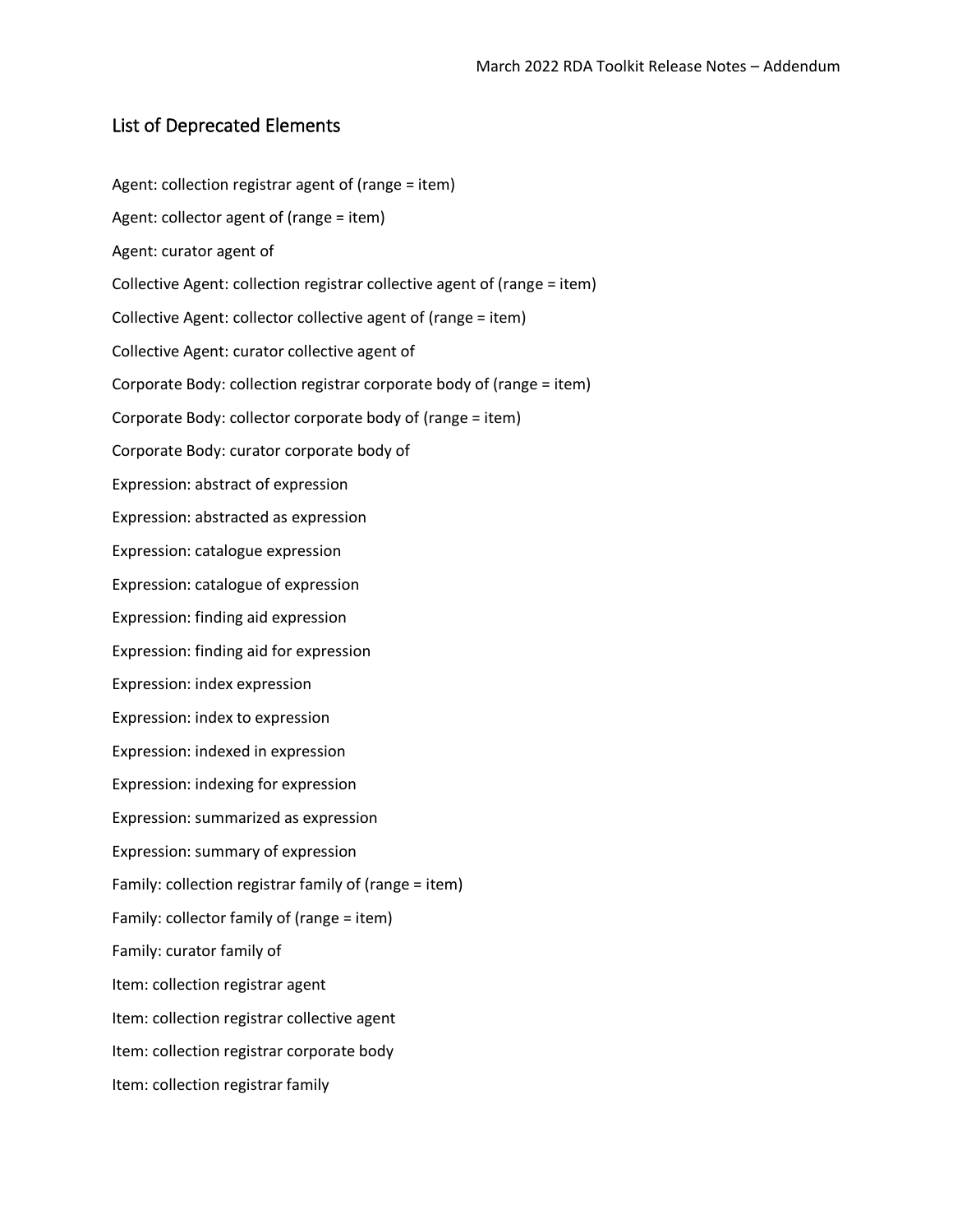Item: collection registrar person

Item: collector agent

Item: collector collective agent

Item: collector corporate body

Item: collector family

Item: collector person

Item: curator agent

Item: curator collective agent

Item: curator corporate body

Item: curator family

Item: curator person

Item: item critiqued in

Item: item evaluated in

Item: item reviewed in

Person: collection registrar person of (range = item)

Person: collector person of (range = item)

Person: curator person of

Work: catalogue of work

Work: catalogue work

Work: concordance to work

Work: concordance work

Work: critique of item

Work: evaluation of item

Work: finding aid for work

Work: finding aid work

Work: index to work

Work: index work

Work: indexed in work

Work: indexing for work

Work: review of item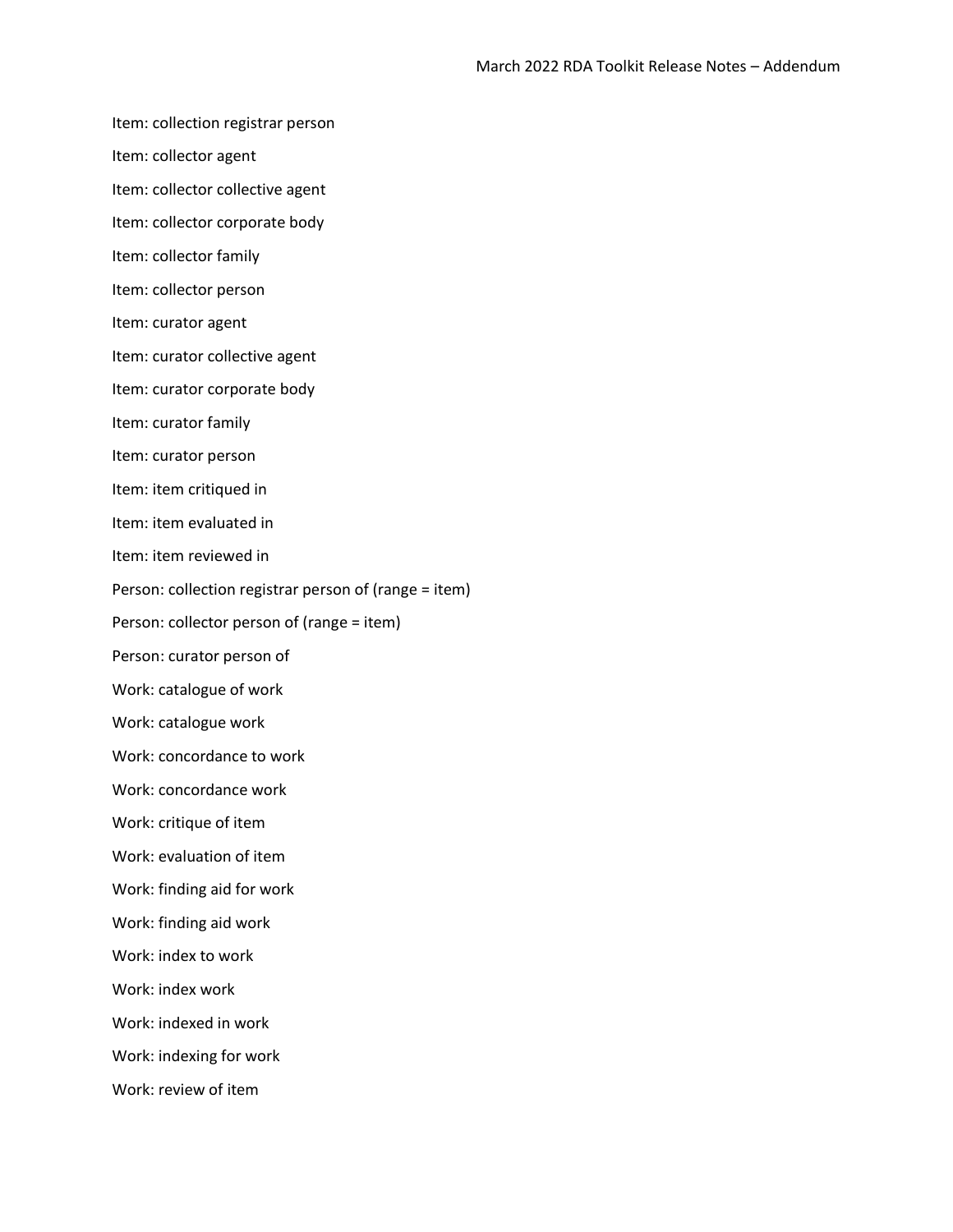# <span id="page-6-0"></span>List of Revised Elements

# **Changed Label**

| Element                                                                                                   | Revision                                                                           |
|-----------------------------------------------------------------------------------------------------------|------------------------------------------------------------------------------------|
| Agent: agent described by                                                                                 | Label changed from "agent described in"                                            |
| Collective Agent: collective agent described by                                                           | Label changed from "collective agent<br>described in"                              |
| Corporate Body: corporate body described by                                                               | Label changed from "corporate body described<br>in"                                |
| Expression: expression of source work                                                                     | Label changed from "based on expression"<br>and instruction added about shortcut   |
| Expression: expression of derivative work                                                                 | Label changed from "derivative expression"<br>and instruction added about shortcut |
| Expression: expression critiqued by                                                                       | Label changed from "expression critiqued in"<br>and preferred option added         |
| Expression: expression described by                                                                       | Label changed from "expression described in"                                       |
| Expression: expression evaluated by                                                                       | Label changed from "expression evaluated in"                                       |
| Expression: expression reviewed by                                                                        | Label changed from "expression reviewed in"<br>and preferred option added          |
| Expression: relief representation                                                                         | Label changed from "relief type"                                                   |
| Family: family described by                                                                               | Label changed from "family described in"                                           |
| Item: held with                                                                                           | Label changed from"accompanied by item"<br>and instruction added about shortcut    |
| Item: item described by                                                                                   | Label changed from "item described in"                                             |
| Manifestation: manifestation critiqued by                                                                 | Label changed from "manifestation critiqued in"<br>and preferred option added      |
| Manifestation: manifestation described by                                                                 | Label changed from "manifestation described in"                                    |
| Manifestation: manifestation evaluated by                                                                 | Label changed from "manifestation evaluated<br>in"                                 |
| Manifestation: manifestation reviewed by                                                                  | Label changed from "manifestation reviewed in"<br>and preferred option added       |
| Manifestation: note on issue or part or<br>iteration used as basis for identification of<br>manifestation | Label changed to remove punctuation                                                |
| Manifestation: on carrier unit with                                                                       | Label changed from "issued with" and<br>instruction added about shortcut           |
| Nomen: nomen described by                                                                                 | Label changed from "nomen described in"                                            |
| Place: place described by                                                                                 | Label changed from "place described in"                                            |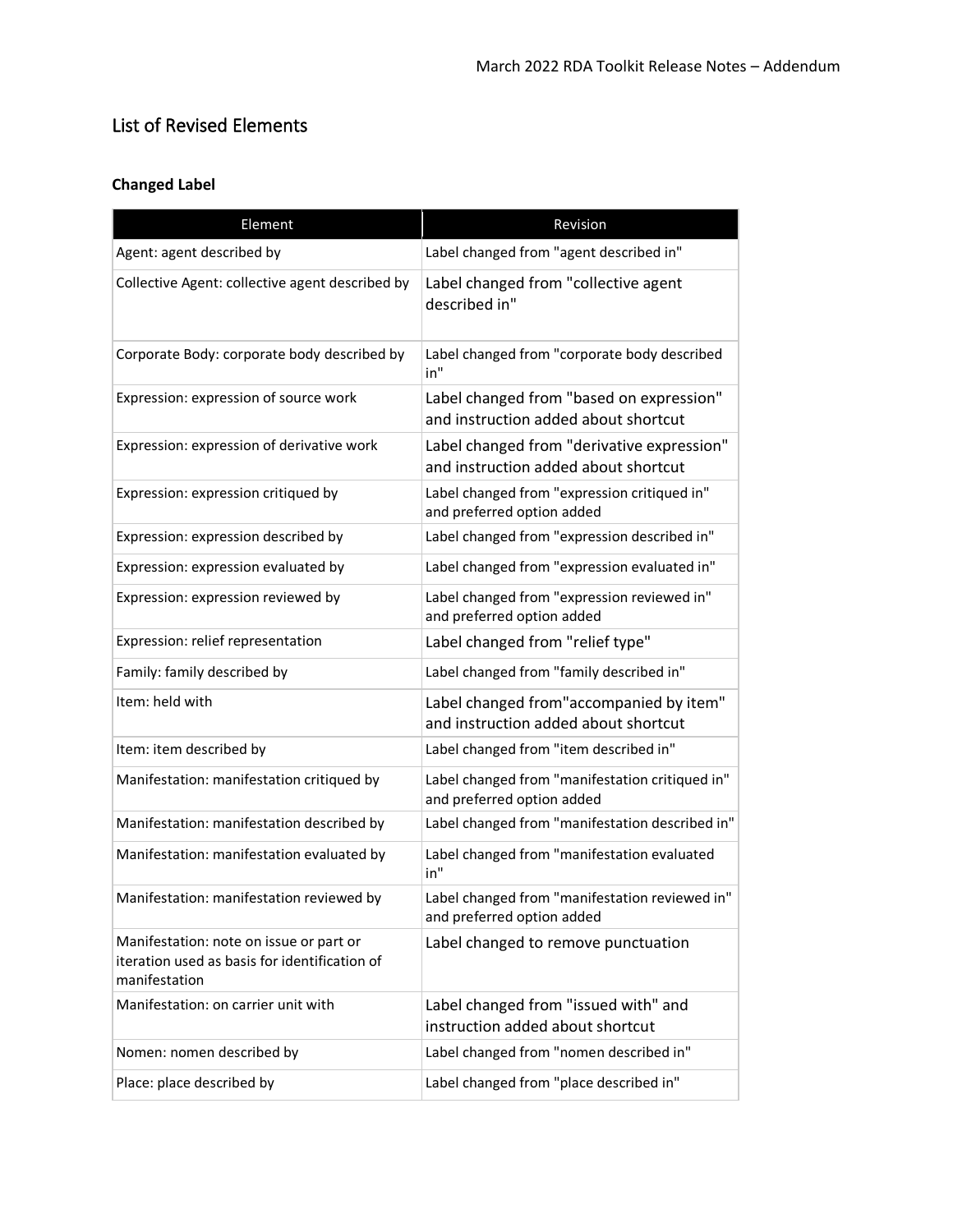| Person: person described by              | Label changed from "person described in"                                   |
|------------------------------------------|----------------------------------------------------------------------------|
| Person: term of rank or honour or office | Label changed to remove punctuation and<br>option removed                  |
| RDA entity: RDA entity critiqued by      | Label changed from "rda entity critiqued in" and<br>preferred option added |
| RDA entity: RDA entity described by      | Label changed from "rda entity described in"                               |
| RDA entity: RDA entity evaluated by      | Label changed from "rda entity evaluated in"                               |
| RDA entity: RDA entity reviewed by       | Label changed from "rda entity reviewed in" and<br>preferred option added  |
| Timespan: timespan described by          | Label changed from "timespan described in"                                 |
| Work: abstract of                        | Label changed from "abstract of work"                                      |
| Work: abstract                           | Label changed from "abstracted as work"                                    |
| Work: source work                        | Label changed from "based on work"                                         |
| Work: summary                            | Label changed from "summarized as work"                                    |
| Work: summary of                         | Label changed from "summary of work"                                       |
| Work: work critiqued by                  | Label changed from "work critiqued in" and<br>preferred option added       |
| Work: work described by                  | Label changed from "work described in"                                     |
| Work: work evaluated by                  | Label changed from "work evaluated in"                                     |
| Work: work reviewed by                   | Label changed from "work reviewed in"                                      |

## **Changed Definition**

| Element                       | Revision                         |
|-------------------------------|----------------------------------|
| Expression: arranged as       | Changed definition and hierarchy |
| Expression: arrangement of    | Changed definition and hierarchy |
| Expression: dubbed version    | Changed definition               |
| Expression: dubbed version of | Changed definition               |
| Expression: revised as        | Changed definition and hierarchy |
| Expression: revision of       | Changed definition and hierarchy |
| Expression: translated as     | Changed definition and hierarchy |
| Expression: translation of    | Changed definition and hierarchy |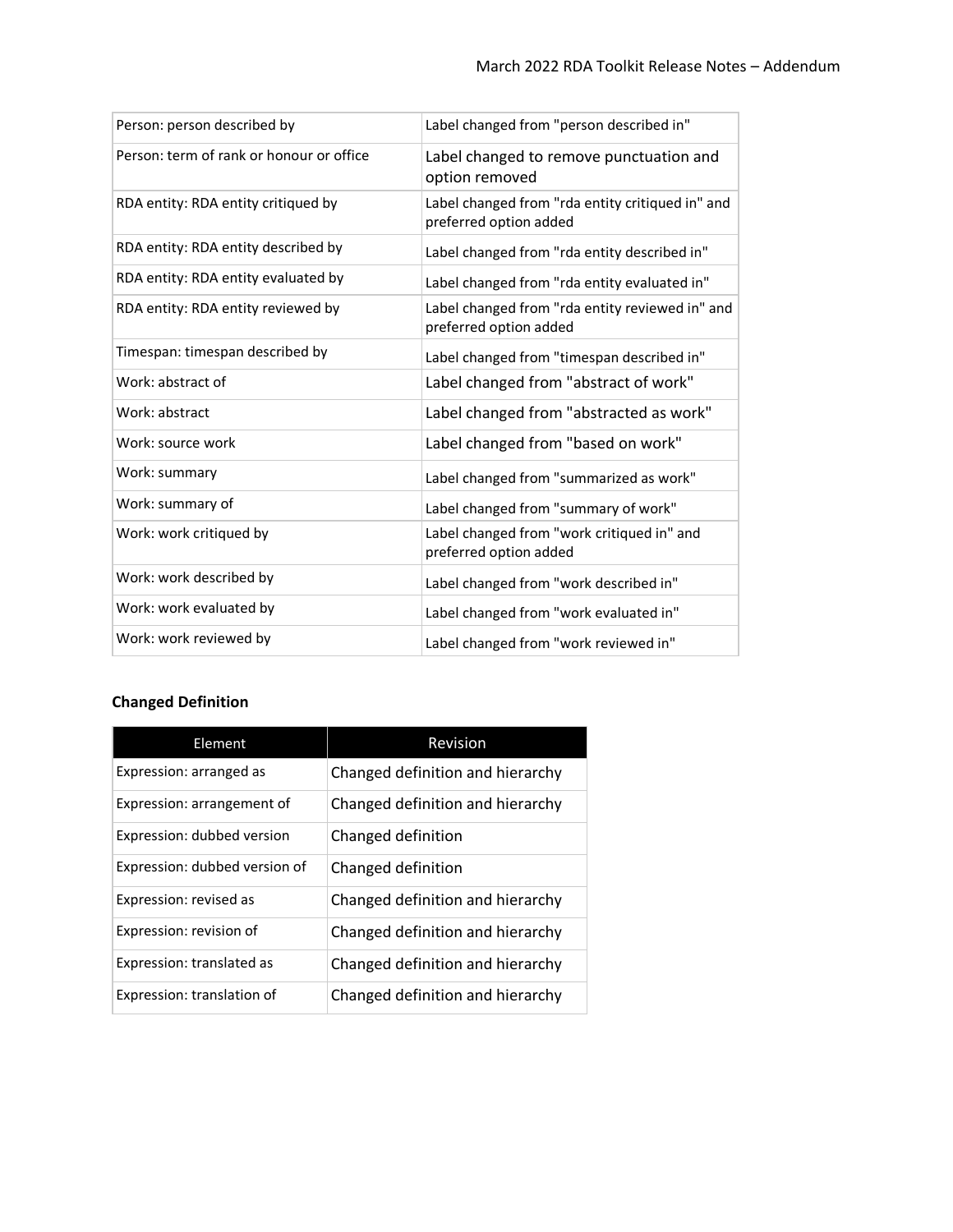### **Added Instruction**

| Element                                                     | Revision                         |
|-------------------------------------------------------------|----------------------------------|
| Expression: abridged as expression                          | Instruction added about shortcut |
| Expression: abridgement of expression                       | Instruction added about shortcut |
| Expression: adaptation of expression                        | Instruction added about shortcut |
| Expression: adapted as choreography expression              | Instruction added about shortcut |
| Expression: adapted as expression                           | Instruction added about shortcut |
| Expression: adapted as graphic novel expression             | Instruction added about shortcut |
| Expression: adapted as libretto expression                  | Instruction added about shortcut |
| Expression: adapted as motion picture expression            | Instruction added about shortcut |
| Expression: adapted as motion picture screenplay expression | Instruction added about shortcut |
| Expression: adapted as musical theatre expression           | Instruction added about shortcut |
| Expression: adapted as novel expression                     | Instruction added about shortcut |
| Expression: adapted as opera expression                     | Instruction added about shortcut |
| Expression: adapted as oratorio expression                  | Instruction added about shortcut |
| Expression: adapted as radio program expression             | Instruction added about shortcut |
| Expression: adapted as radio script expression              | Instruction added about shortcut |
| Expression: adapted as screenplay expression                | Instruction added about shortcut |
| Expression: adapted as television program expression        | Instruction added about shortcut |
| Expression: adapted as television screenplay expression     | Instruction added about shortcut |
| Expression: adapted as video expression                     | Instruction added about shortcut |
| Expression: adapted as video screenplay expression          | Instruction added about shortcut |
| Expression: adapted in verse as expression                  | Instruction added about shortcut |
| Expression: concordance expression                          | Instruction added about shortcut |
| Expression: concordance to expression                       | Instruction added about shortcut |
| Expression: dramatization of expression                     | Instruction added about shortcut |
| Expression: dramatized as expression                        | Instruction added about shortcut |
| Expression: expanded as expression                          | Instruction added about shortcut |
| Expression: expanded version of expression                  | Instruction added about shortcut |
| Expression: free translation of expression                  | Instruction added about shortcut |
| Expression: freely translated as expression                 | Instruction added about shortcut |
| Expression: graphic novelization of expression              | Instruction added about shortcut |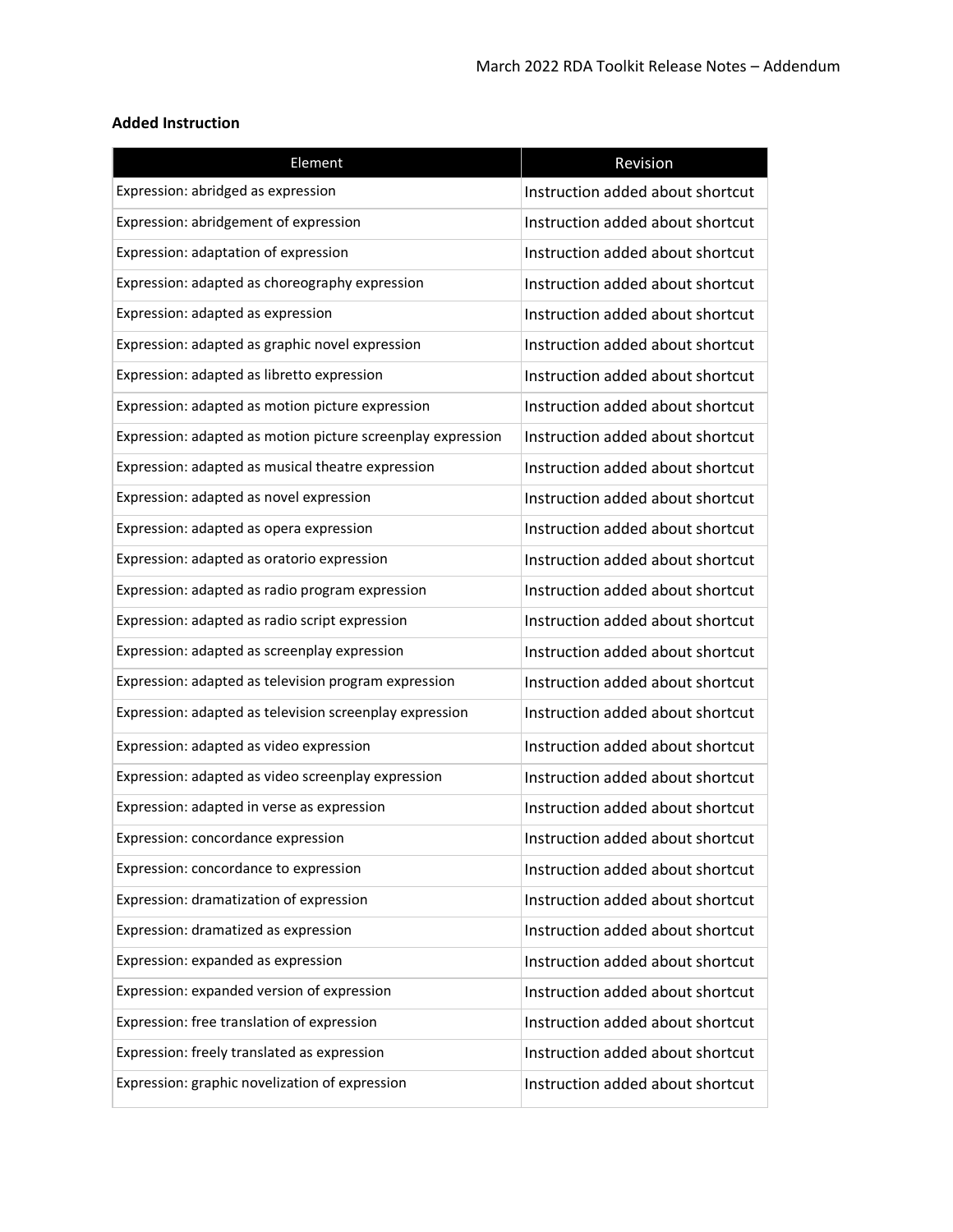| Expression: imitated as expression                        | Instruction added about shortcut |
|-----------------------------------------------------------|----------------------------------|
| Expression: imitation of expression                       | Instruction added about shortcut |
| Expression: libretto based on expression                  | Instruction added about shortcut |
| Expression: modified by variation as expression           | Instruction added about shortcut |
| Expression: motion picture adaptation of expression       | Instruction added about shortcut |
| Expression: motion picture screenplay based on expression | Instruction added about shortcut |
| Expression: musical setting of expression                 | Instruction added about shortcut |
| Expression: musical theatre adaptation of expression      | Instruction added about shortcut |
| Expression: novelization of expression                    | Instruction added about shortcut |
| Expression: opera adaptation of expression                | Instruction added about shortcut |
| Expression: oratorio adaptation of expression             | Instruction added about shortcut |
| Expression: paraphrase of expression                      | Instruction added about shortcut |
| Expression: paraphrased as expression                     | Instruction added about shortcut |
| Expression: parodied as expression                        | Instruction added about shortcut |
| Expression: parody of expression                          | Instruction added about shortcut |
| Expression: radio adaptation of expression                | Instruction added about shortcut |
| Expression: radio script based on expression              | Instruction added about shortcut |
| Expression: remade as expression                          | Instruction added about shortcut |
| Expression: remake of expression                          | Instruction added about shortcut |
| Expression: screenplay based on expression                | Instruction added about shortcut |
| Expression: set to music as expression                    | Instruction added about shortcut |
| Expression: television adaptation of expression           | Instruction added about shortcut |
| Expression: television screenplay based on expression     | Instruction added about shortcut |
| Expression: variations based on expression                | Instruction added about shortcut |
| Expression: verse adaptation of expression                | Instruction added about shortcut |
| Expression: video adaptation of expression                | Instruction added about shortcut |
| Expression: video screenplay based on expression          | Instruction added about shortcut |
| Manifestation: accompanied by manifestation               | Instruction added about shortcut |